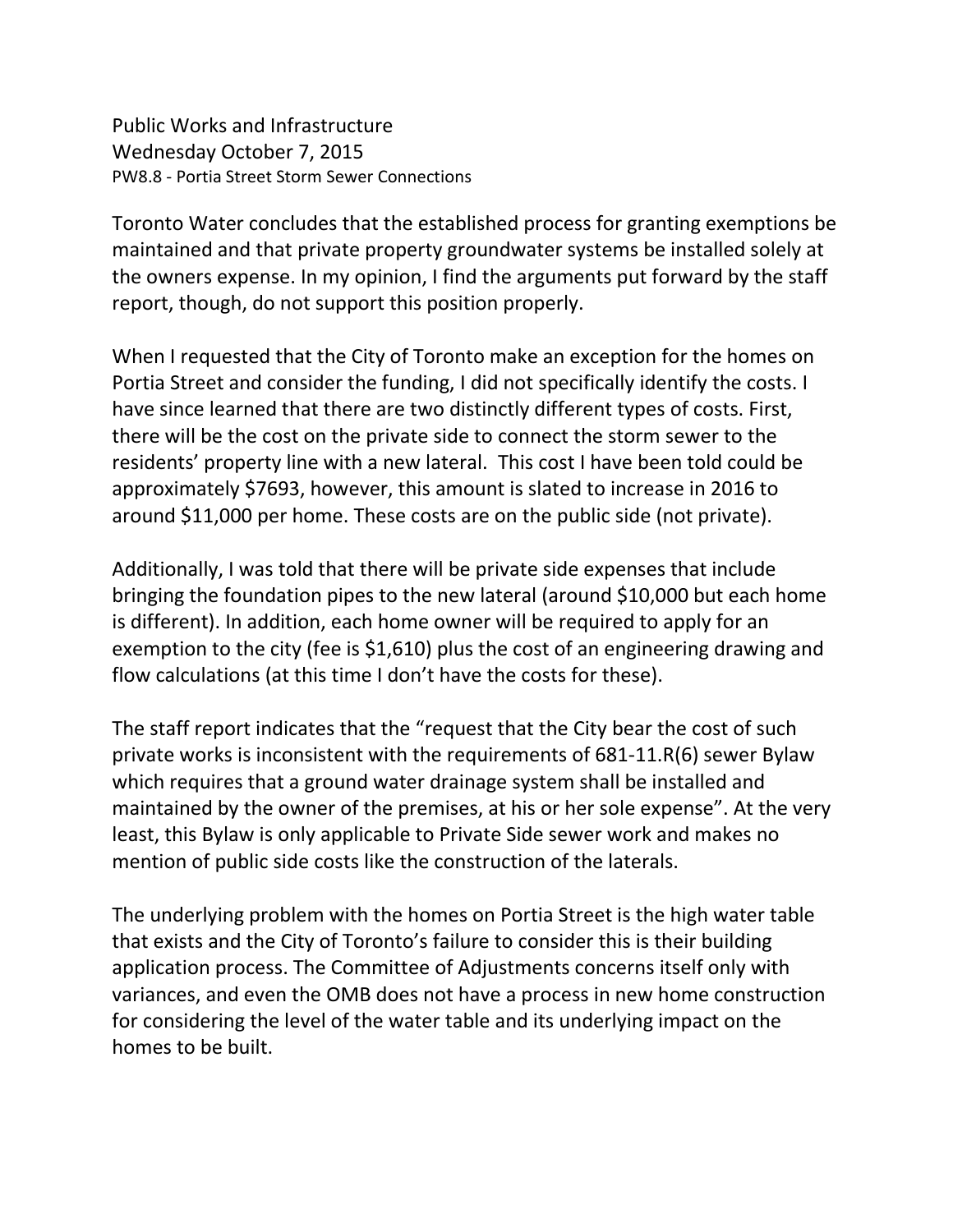The residents of Portia Street have to my knowledge, purchased homes in accordance with city bylaws and Ontario Building Code. The subdivision plan was reviewed by the city and approved. Site grading, drainage systems and sump pump construction complied with building code. Having said this, the residents of Portia Street have done everything they were asked to do by the city, and yet found themselves in a situation where these requirements did not work to adequately protect their homes from foundation leaks and constant recycling of their sump pumps. They have likely spent thousands of dollars implementing the required sump pump systems, only to discover that the volume of water that discharges from these pipes cannot be reabsorbed into any permeable gardens. Left with no alternative other than to drain as far away from their homes as possible, they now find themselves in an impossible situation.

Toronto Water has argued that they review applications for exemptions on an individual basis. While this may be true, the mere fact that the majority of homes on a street is seeking exemptions, indicates that this points to a larger problem. This situation is a failure of the current process to recognize key building lot attributes prior to granting approvals for building permits. A one size fits all Bylaw requiring every new home in the city to install sump pumps and drain away from their home without recognizing whether this process of water management works, is flawed.

In the staff report it is noted that "private property owners have a responsibility to ensure that water is properly and safely discharged from their property." It also states that as per 629-11 of Municipal Code, homeowners are required to grade their lawns so that water flows away from their homes. The owners of homes on Portia Street have followed both these requirements. Unfortunately, in doing so, when there is a large volume of water from a high water table, the discharged water can flow onto sidewalks and create icing.

The staff report concludes that "the drainage issues on Portia Street may be caused by a number of issues including drainage of sump pump groundwater on the private property in a manner that causes it to flow towards road allowance." How can the owners be faulted when they have merely followed the requirements of the City of Toronto?